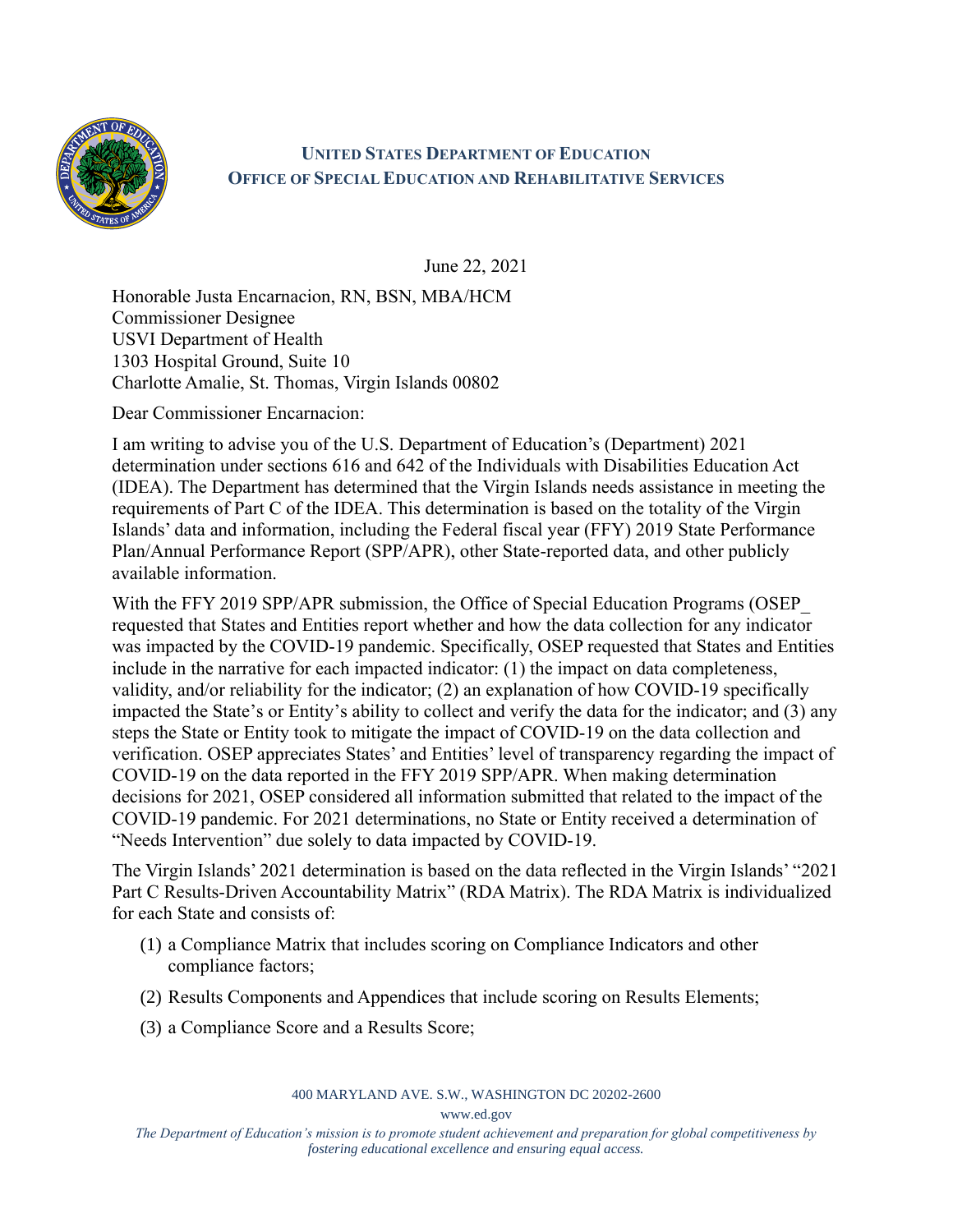## Page 2—Lead Agency Director

(4) an RDA Percentage based on both the Compliance Score and the Results Score; and

(5) the Virgin Islands' Determination.

The RDA Matrix is further explained in a document, entitled "How the Department Made Determinations under Sections 616(d) and 642 of the Individuals with Disabilities Education Act in 2021: Part C" (HTDMD).

OSEP is continuing to use both results data and compliance data in making the Department's determinations in 2021, as it did for the Part C determinations in 2015-2020. (The specifics of the determination procedures and criteria are set forth in the HTDMD and reflected in the RDA Matrix for the Virgin Islands) For 2021, the Department's IDEA Part C determinations continue to include consideration of each State's Child Outcomes data, which measure how children who receive Part C services are improving functioning in three outcome areas that are critical to school readiness:

- positive social-emotional skills;
- acquisition and use of knowledge and skills (including early language/communication); and
- use of appropriate behaviors to meet their needs.

Specifically, the Department considered the data quality and the child performance levels in each State's Child Outcomes FFY 2019 data.

You may access the results of OSEP's review of the Virgin Islands' SPP/APR and other relevant data by accessing the EMAPS SPP/APR reporting tool using your specific log-on information at [https://emaps.ed.gov/suite/.](https://emaps.ed.gov/suite/) When you access the Virgin Islands' SPP/APR on the site, you will find, in Indicators 1 through 10, the OSEP Response to the indicator and any actions that the Virgin Islands is required to take. The actions that the Virgin Islands is required to take are in the "Required Actions" section of the indicator.

It is important for you to review the Introduction to the SPP/APR, which may also include language in the "OSEP Response" and/or "Required Actions" sections.

You will also find all of the following important documents saved as attachments to the Progress Page:

- (1) the Virgin Islands' RDA Matrix;
- (2) the HTDMD document;
- (3) a spreadsheet entitled "2021 Data Rubric Part C," which shows how OSEP calculated the Virgin Islands' "Timely and Accurate State-Reported Data" score in the Compliance Matrix; and
- (4) a document entitled "Dispute Resolution 2019-2020," which includes the IDEA section 618 data that OSEP used to calculate the Virgin Islands' "Timely State Complaint Decisions" and "Timely Due Process Hearing Decisions" scores in the Compliance Matrix.

As noted above, the Virgin Islands' 2021 determination is Needs Assistance. A State's 2021 RDA Determination is Needs Assistance if the RDA Percentage is at least 60% but less than 80%. A State would also be Needs Assistance if its RDA Determination percentage is 80% or above, but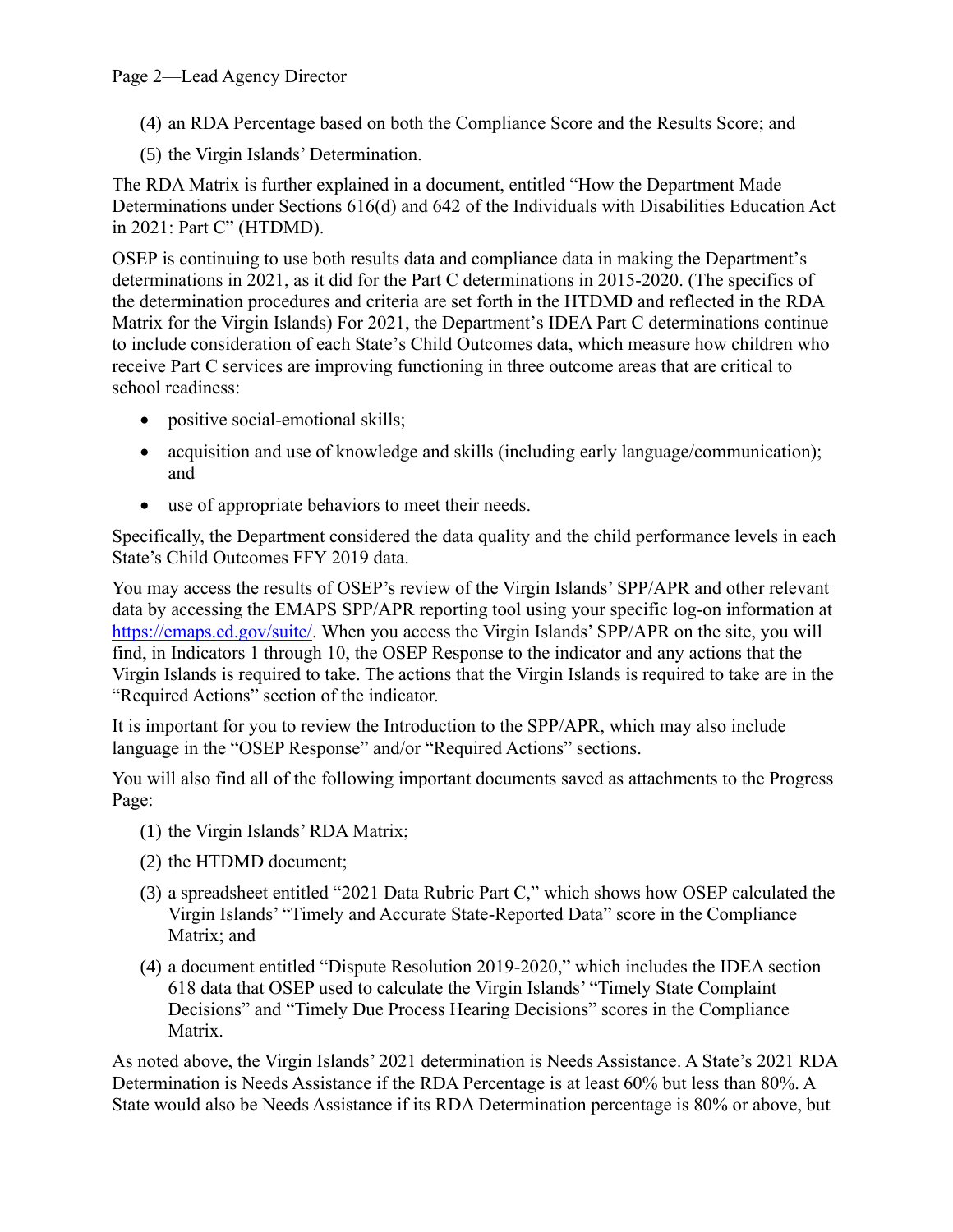## Page 3—Lead Agency Director

the Department has imposed Specific Conditions on the State's last three IDEA Part C grant awards (for FFYs 2018, 2019, and 2020), and those Specific Conditions are in effect at the time of the 2021 determination.

The Virgin Islands' determination for 2020 was also Needs Assistance. In accordance with section  $616(e)(1)$  of the IDEA and 34 C.F.R. § 303.704(a), if a State is determined to need assistance for two consecutive years, the Secretary must take one or more of the following actions:

- (1) advise the State of available sources of technical assistance that may help the State address the areas in which the State needs assistance and require the State to work with appropriate entities; and/or
- (2) identify the State as a high-risk grantee and impose Specific Conditions on the State's IDEA Part C grant award.

Pursuant to these requirements, the Secretary is advising the State of available sources of technical assistance, including OSEP-funded technical assistance centers and resources at the following website: [https://osep.communities.ed.gov/,](https://osep.communities.ed.gov/) and requiring the Virgin Islands to work with appropriate entities. In addition, the Virgin Islands should consider accessing technical assistance from other Department-funded centers such as the Comprehensive Centers with resources at the following link: [https://compcenternetwork.org/states.](https://compcenternetwork.org/states) The Secretary directs the Virgin Islands to determine the results elements and/or compliance indicators, and improvement strategies, on which it will focus its use of available technical assistance, in order to improve its performance. We strongly encourage the Virgin Islands to access technical assistance related to those results elements and compliance indicators for which the Virgin Islands received a score of zero. The Virgin Islands must report with its FFY 2020 SPP/APR submission, due February 1, 2022, on:

- (1) the technical assistance sources from which the Virgin Islands received assistance; and
- (2) the actions the Virgin Islands took as a result of that technical assistance.

As required by IDEA section  $616(e)(7)$  and  $34$  C.F.R. § 303.706, Virgin Islands must notify the public that the Secretary of Education has taken the above enforcement action, including, at a minimum, by posting a public notice on its website and distributing the notice to the media and to early intervention service (EIS) programs.

States were required to submit Phase III Year Five of the SSIP by April 1, 2021. OSEP appreciates the Virgin Islands' ongoing work on its SSIP and its efforts to improve results for infants and toddlers with disabilities and their families. We have carefully reviewed and responded to your submission and will provide additional feedback in the upcoming weeks. Additionally, OSEP will continue to provide technical assistance to the Virgin Islands as it implements the SSIP, which is due on February 1, 2022.

As a reminder, the Virgin Islands must report annually to the public, by posting on the Virgin Islands lead agency's website, on the performance of each EIS program located in the Virgin Islands on the targets in the SPP/APR as soon as practicable, but no later than 120 days after the Virgin Islands'submission of its FFY 2019 SPP/APR. In addition, the Virgin Islands must:

(1) review EIS program performance against targets in the Virgin Islands' SPP/APR;